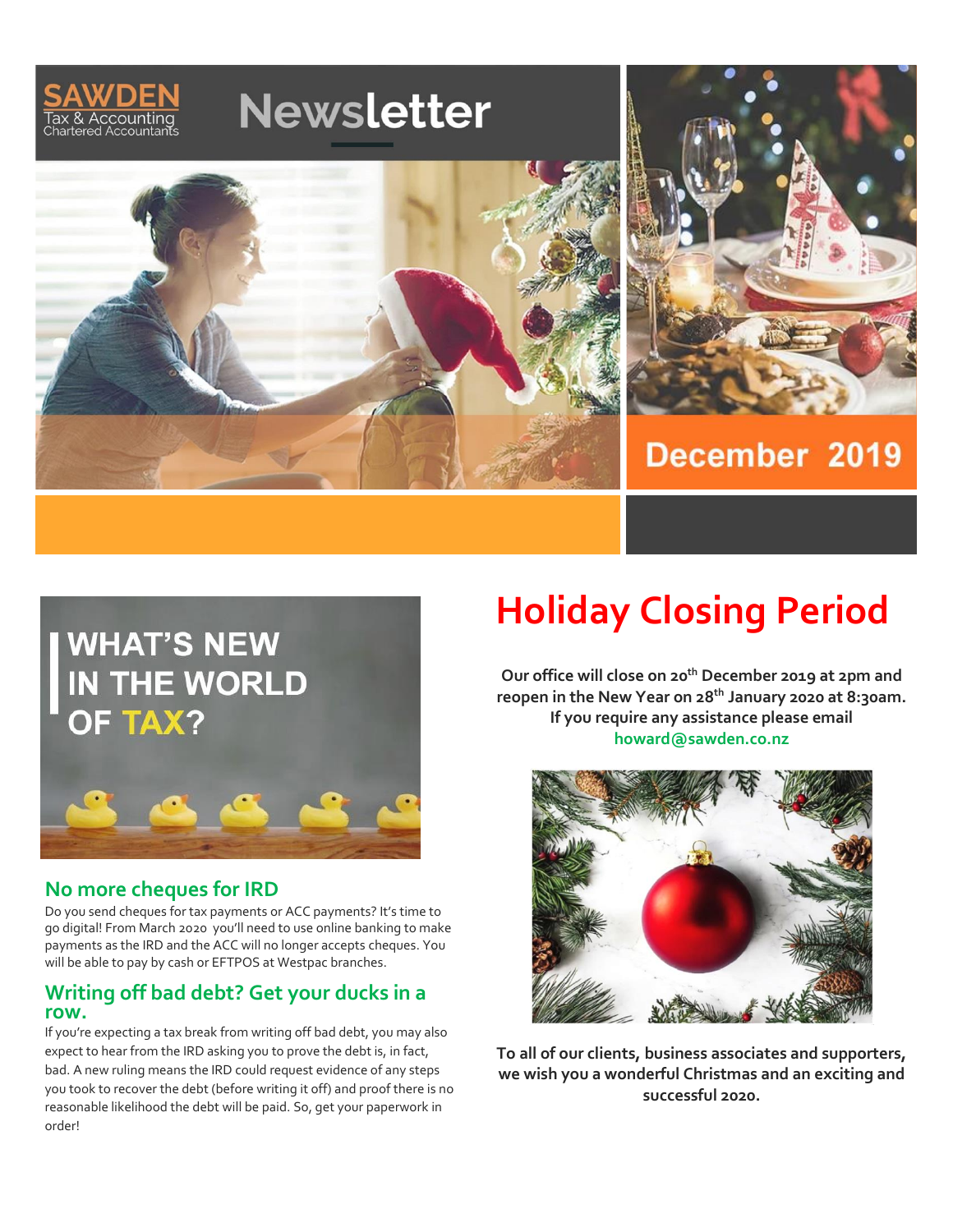

**More** than 200,000 New Zealanders and their families will benefit from the minimum wage that went up to \$17.70 an hour on 1 April 2019 — an increase of \$1.20. The starting-out and training minimum wage rates increased from \$13.20 to \$14.16 per hour (remaining at 80% of the adult minimum wage) and the Government has set indicative rates of \$18.90 from 1 April 2020 and \$20 from 1 April 2021.



**In** an effort to level the playing field between property investors and home buyers, a new law ring-fencing rental losses has come into effect from 1 April 2019. It means you'll no longer be able to offset tax losses from your residential properties against other income (e.g. salary or wages, or business income). However, the losses will be able to be used in the future when the properties are making profits, or if you are taxed on the sale of land. The rules generally apply no matter whether the property is held in a partnership, trust or company. Need more information? Give us a call.



**From** 1 April 2019 all kiwi business owners must file their pay records every payday. If you are considering employing then now's the time to work out how you're going to integrate it into your payroll processes and save time on your tax obligations.

#### **Payday filing means you need to:**

- File employment information every payday instead of an Employer monthly schedule (IR348).
- Provide new and departing employees' address information, as well as their date of birth - if they have provided it to you.
- File electronically (from payday compatible software or through myIR) if your annual PAYE/ESCT is \$50,000 or more.

Remember, the due date for payment remains the same at the 20th of the month (or 5th and 20th of the month for twice-monthly filers).

#### **How do I payday file?**

There are three ways to file electronically - direct from payroll software, file upload from myIR or onscreen via myIR.

#### **How do I shift over to payday filing?**

- 1. Review your payroll processes and plan and schedule when to shift.
- 2. Ask your software provider when they'll have payday filing compatible software (Xero and MYOB already do).
- 3. If you're using myIR to file, let the IRD know you're switching to payday filing in myIR.

Need to know how payday filing works for schedular payments, shadow payrolls, employee share schemes and holiday pays? Let us know and we'll talk you through it.